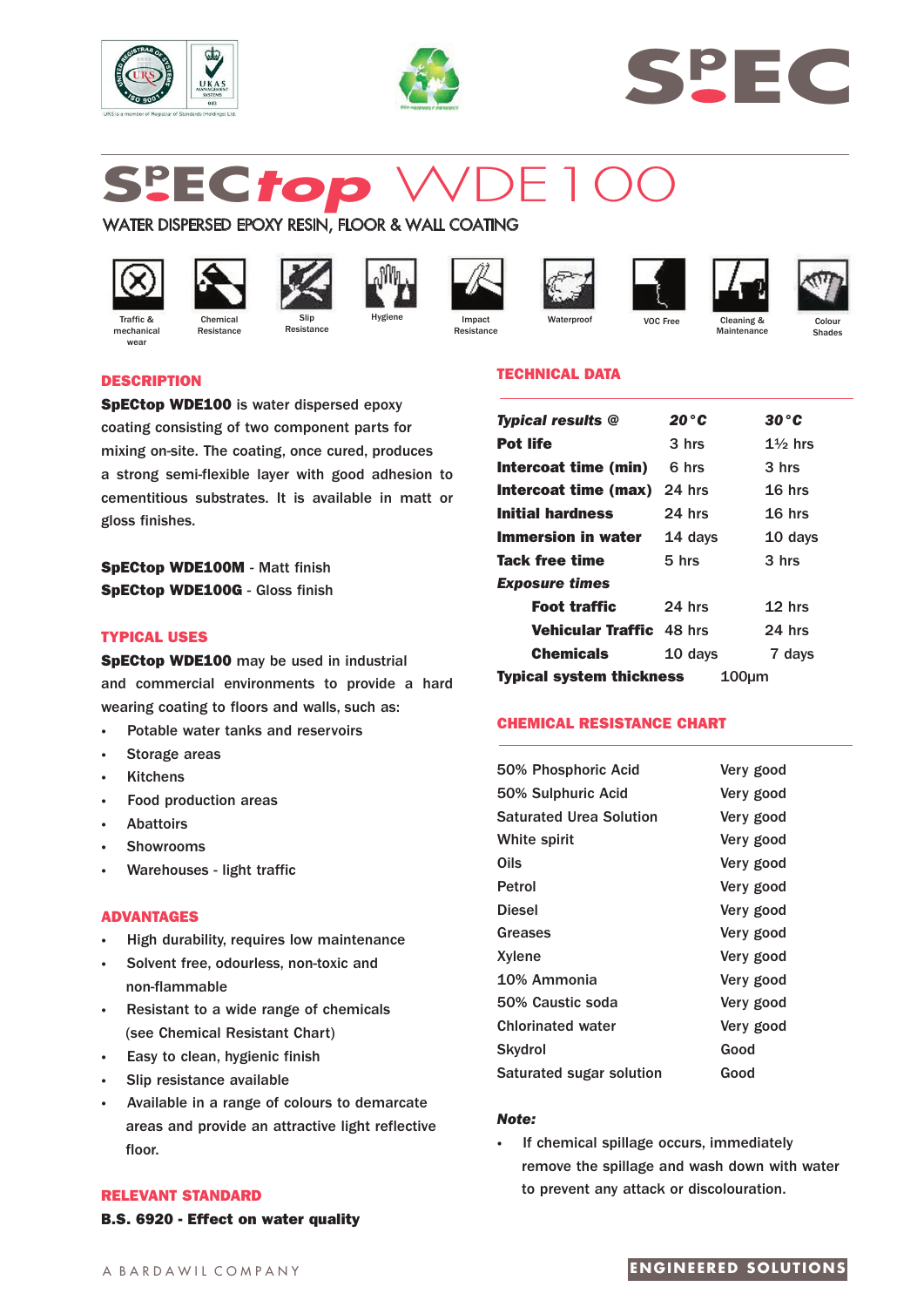#### **APPLICATION**

#### **Preparation**

It is essential that adequate preparation is carried out prior to the application of **SpECtop WDE100**. Light sweep blasting is strongly recommended to ensure the removal of all laitance, grease and oil. Etching with dilute hydrochloric acid may be carried out in very light traffic environments **providing the floor is neutralized, wet vacuumed and allowed to dry prior to application**.

#### **Mixing**

**SpECtop WDE100** is supplied in a two-component pack consisting of a base component and a pigmented curing agent.



Both of components should be briefly stirred to ensure that any settlement products are fully suspended.



The entire contents of the base component should be emptied into the hardener component ensuring that the sides of the base component tin are carefully scraped to

remove all the material.

The product should be mixed until uniform, using a slow-speed, heavy-duty drill and mixing paddle, for at least 3 minutes.

# **Application**

The mixed product may be applied by brush or paint roller. The recommended consumption rate is 14.00 m<sup>2</sup>/litre per coat  $(0.014m<sup>3</sup>)$ , applying a minimum of two coats.

The quantity of material used per coat and the number of coats may vary, dependent upon the porosity of the substrate and the surface profile.

The application of excessive volumes of product should be avoided as this will result in water entrapment affecting the subsequent performance of the coating.

#### **Slip Resistant Finish**

If a slip resistant finish is to be provided, then **SpECtop NS GRAINS** is required.

**SpECtop NS GRAINS** are supplied in pre-weighed bags.

For a slip resistant profile, the first coat of **SpECtop WDE100** is completely blinded with the chosen grade of **SpECtop NS GRAINS**. This should be carried while the first coat is wet.

When the first coat has reached its initial cure (12 hours @ 20°C), the excess aggregate should be removed by vacuum from the surface. The top coat is then applied by medium pile roller.



# **EQUIPMENT CLEANING**

All equipment may be cleaned of uncured material using water.

#### A B A R D A W I L C O M P A N Y **ENG IN E ER E D SO L U T ION S**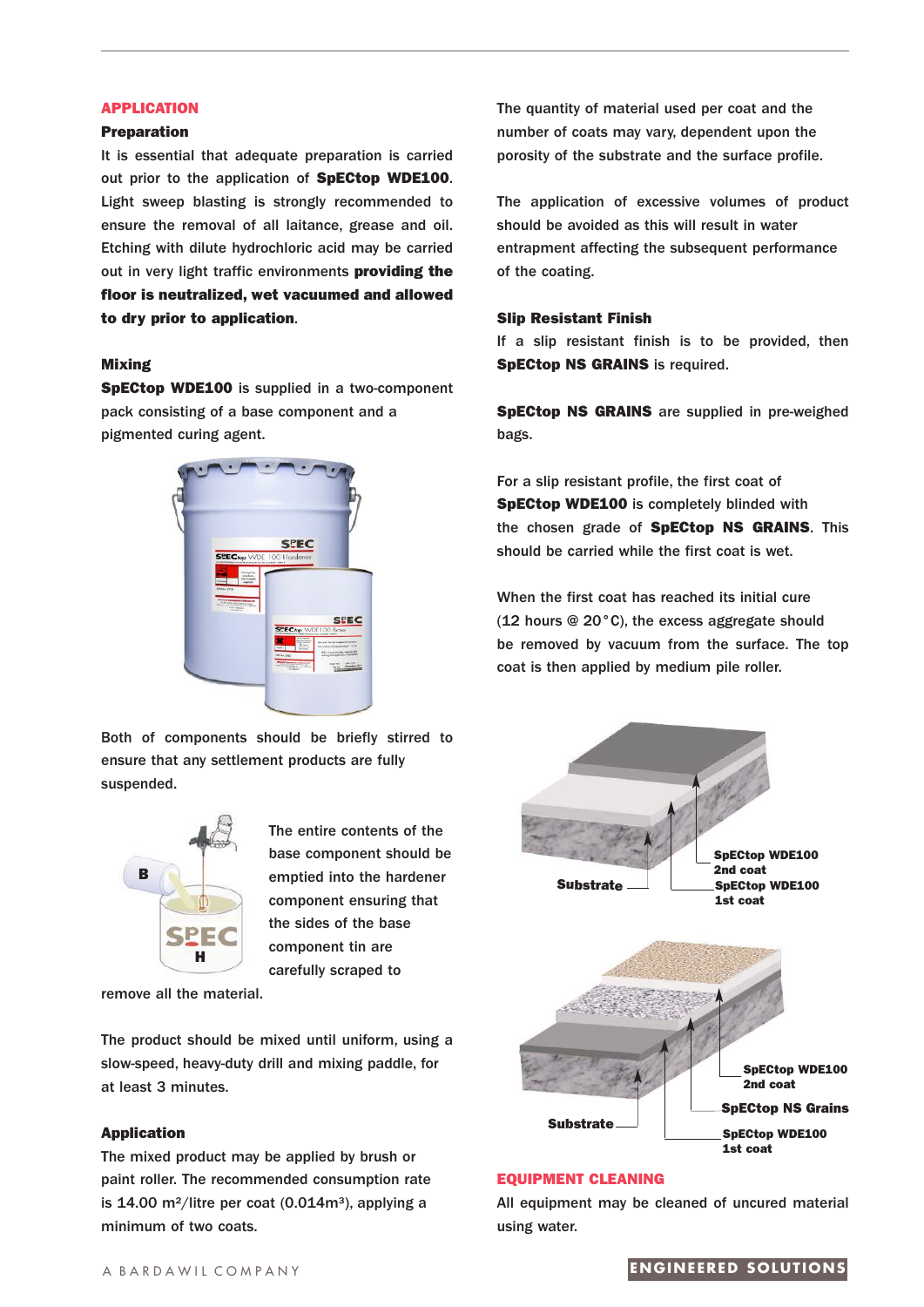#### **APPLICATION TEMPERATURE RANGE**

Minimum 5°C Maximum 35°C

At ambient temperatures above the quoted maximum the pot will be reduced.

# **PACKAGING AND YIELD**

**SpECtop WDE** is supplied as a two-part system with the following recommended coverage rate.

# **SpECtop WDE100**

4.5 litre and 15 litre @ 70µm wft: 14.00m² (0.014m³)/ litre per coat (minimum of 2 coats) **SpECtop NS GRAINS** 25kg bags

@ 2kg net/m²

*NB. When ordering, please specify matt or gloss finish.*

**Size** 0.4 - 0.7mm

#### **STORAGE AND SHELF LIFE**

When stored in a cool environment, in original unopened containers, the material has a shelf life of 12 months.

# **HEALTH AND SAFETY**

Contact with skin and eyes should be avoided.

# **Eye Contact**

Rinse with copious amounts of clean water and seek medical attention.

# **Skin Contact**

Rinse with copious amounts of clean water followed by thorough cleaning with soap and water.

DO NOT USE SOLVENTS.

**Ingestion** Seek immediate medical attention.

DO NOT INDUCE VOMITING.

#### **FLASHPOINT**

**SpECtop WDE100** >150°C